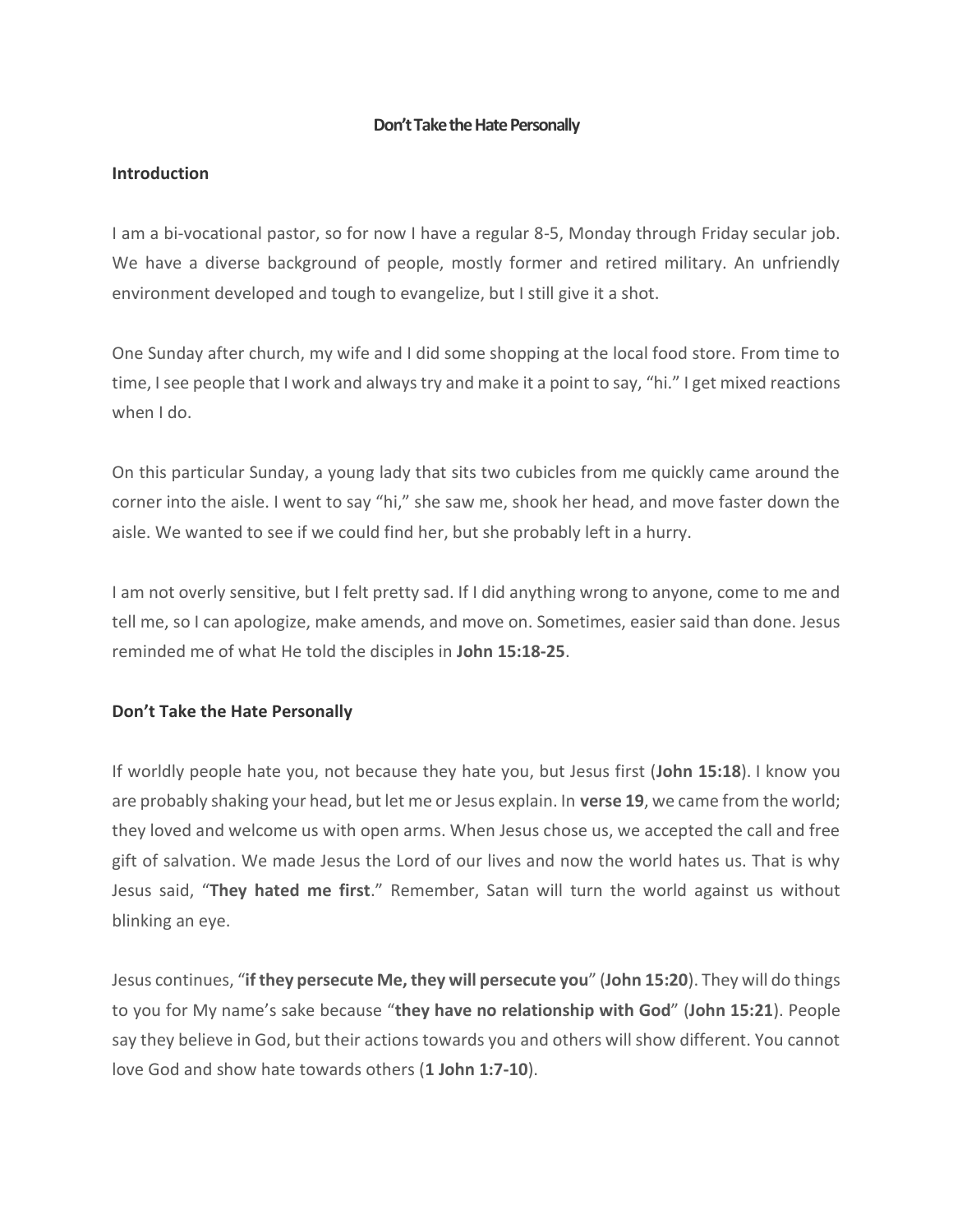Jesus backs them into a corner, "**If I not come and spoken to them, they would not have sinned, but now they have no excuse for their sin**" (**John 15:22**). People hate Jesus because He alone exposed their sin. The good thing, Jesus wants you to repent with all of your heart, and accept Him as Lord and Savior.

To finish, Jesus mentions they also hate my Father (**John 15:23**). If they listened to Jesus, turn from their sin, they would love Him, but because of their unbelief, they hate God, Jesus, and you. Sad, isn't it?

# **Rejoice in Persecution**

If you are hated by people, do not be upset, or throw a fit stomping around complaining. Rejoice! Keep preaching and teaching the truth of Jesus. Never stop being a believer and do not ever give in to a watered-down Gospel.

Jesus ends His Sermon on the Mount in Matthew chapter five with this statement, "God blesses you when people mock you and persecute you and lie about you and say all sorts of evil things against you because you are my followers. Be happy about it! Be very glad! For a great reward awaits you in heaven. And remember, the ancient prophets were persecuted in the same way" (Matthew 5:11-12).

# **Conclusion**

We should consider ourselves blessed for being mocked by the world. Many did the same to Jesus and the Prophets. Our world has become increasingly ungodly and secular. Do not get upset or hurt when the world shuns you. As a Christian, your citizenship is not in the world, but in heaven. I will paraphrase **Grace Wesley**, **"I would rather stand with God and the world judge me than stand with the world and God judge." Amen!**

**I am Dale Van De Bogart and I approve of this message!**